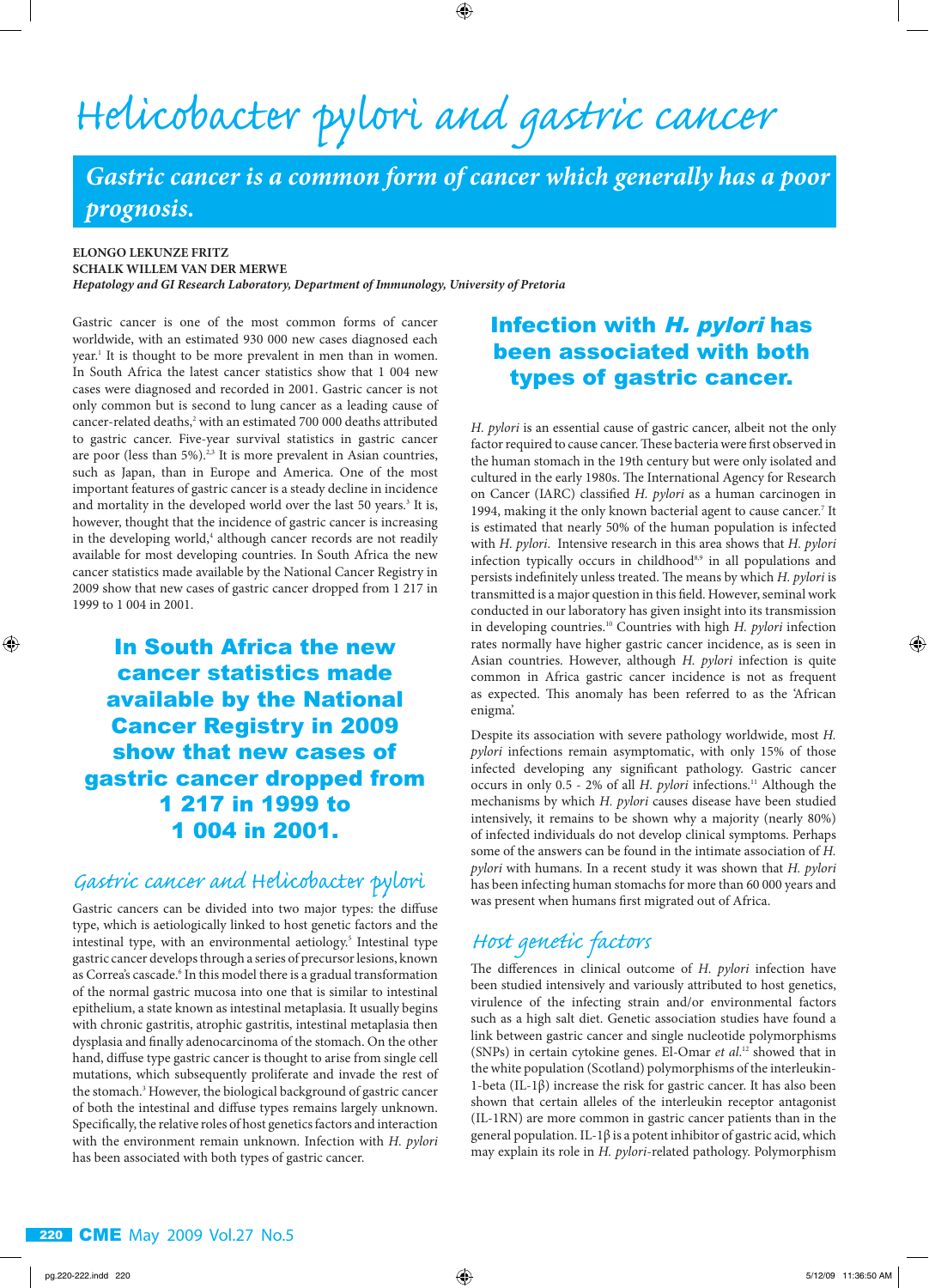#### ⊕

#### **H.** pylori and gastric cancer

## H. pylori is an essential cause of gastric cancer, albeit not the only factor required to cause cancer.

studies in other populations have yielded conflicting results, $13$  indicating that the frequency of these genetic polymorphisms differs both at the ethnic and geographic level. To date, no gastric cancer polymorphism study has been conducted in South Africa. A low frequency of these polymorphisms in the black population may explain the African enigma. Such an association study is being conducted in our laboratory in the University of Pretoria.

It is noteworthy that polymorphisms in other pro-inflammatory cytokine genes such as tumour necrosis-α (TNF-α), interferonγ (IFN-γ) and IL-8 have been described and linked to gastric cancer.<sup>14</sup> They *et al.*<sup>15</sup> showed that a C→T transition at position –56 in the IFN-γ receptor gene associated with high antibody concentrations against *H. pylori* was more common in the black population compared with whites. This is indicative of a T-helper cell type 2 (Th-2) response, which has been shown to be less damaging to the gastric mucosa as opposed to a Th-1 response.<sup>16</sup> It has been suggested that the immune response to *H. pylori* in the black population is predominantly a Th-2 response but there is little direct evidence for that at the moment.

## *Virulence factors*

⊕

*H. pylori* isolates show considerable genetic diversity, even within isolates from the same patient. Whole genome sequences of certain isolates reveal differences in sequence as well as gene content. In some cases up to 25% of genes are missing in some strains. This is a result of frequent recombination, which makes *H. pylori* one of the most genetically diverse bacteria.<sup>17</sup> This genetic diversity has been used to demonstrate globally distinct strains that show clear phylogeographic differentiation. Multi-locus sequence typing (MLST) analysis of a few isolates showed that one of these strains (HpAfrica2) found only in South Africa<sup>18</sup> does not have *cagA*, a virulence gene discussed below. However, the prevalence of this strain in South Africa and the role it plays in gastric pathology remains to be elucidated.

The differences in clinical outcomes among *H. pylori*-infected individuals have also been linked to different virulence factors in infecting strains. The best-studied virulence factor is the *cagA* gene which serves as a marker for a 40 kb chromosomal fragment known as cag Pathogenecity Island (cagPAI).19 *H. pylori* strains with the *cagA*  gene are associated with an increased IL-8 expression and more severe atrophy. The *cagA* protein is injected into epithelial cells via a type IV secretion. Cytoplasmic *cagA* is phosphorylated by *Src* family kinases on tyrosine motifs. Phosphorylated *cagA* is known to disrupt tight cell junctions, resulting in cell elongation and the formation of the so-called 'hummingbird phenotype'. This process may result in sloughing off of epithelial cells and compensatory cell proliferation. This may explain why *cagA*positive strains are more common in patients with peptice ulcer disease (PUD), intestinal metaplasia and gastric cancer compared with asymptomatic patients. Sequence variation in the 3` region of *cagA* also influences phosphorylation of the protein, immunogeneticity and pathogenecity of the specific strain.<sup>20,21</sup>

Another well-characterised virulence gene is the vacuolating cytotoxin gene (*vacA*), which causes vacuoles in epithelial cells. Although the gene is thought to occur in all *H. pylori* strains, only about 50% of isolates cause vacuolation in epithelial cells.<sup>22</sup> This difference is due to polymorphisms in the signal (s), middle (m) and intermediate (i) regions of the gene. This gives rise to s1 or s2, m1 or m2 and i1 or i2 strains. *vacA* s1m1 and s1/m2 that cause more vacuolation are associated with PUD while s1m1 strains have been associated with gastric cancer. *vacA* s2m2 strains are generally nonpathogenic; naturally occurring *vacA* s2m1 strains are very rare. A recent study of the iregion showed that i1 strains are exclusively s1m1 while i2 types are exclusive s2m2.<sup>23</sup> It has been shown that *vacA* may cause Tcell suppression, allowing for persistence of *H. pylori*. Recent *in vitro* studies found that pathogenic *vacA* alleles induced increased expression of IL-8 and growth-related oncogene alpha (GRO-α).24

## *Treatment of H. pylori infec tion: Are all Helicobacters bad?*

It is true that *H. pylori*-related disease constitutes a global health problem. Most gastric cancers are identified at a late stage due to lack of screening in most countries, which makes them difficult to treat. However, in South Africa *H. pylori* infects more than 80% of the population, yet gastric cancer is extremely uncommon. Further studies in this field will enable the identification of patients at risk of developing gastric cancer

years before the onset of disease. Treatment can be targeted where it is needed most rather than focusing on a majority of infected individuals who will never develop clinical symptoms. Targeting treatment to only those infected with virulent strains and with a genetic susceptibility will help reduce the burden on resource-limited health systems in countries such as South Africa. Knowledge of the specific mechanisms leading to gastric cancer may be useful in the treatment of other cancers. Currently no guidelines exist specifically tailored in addressing *H. pylori*  infection in high-prevalence societies that have low risk of developing gastric cancer. We therefore propose that *H. pylori* infection be eradicated in the following settings in South Africa:

- as part of specific therapy in healing of gastric or duodenal ulcers (triple or quadruple therapy)
- in the therapy of low-grade MALT lymphoma of the stomach.

The eradication of *H. pylori* in subpopulations with higher risk of gastric cancer, such as people of mixed ancestry in Cape Town or in populations that carry virulent HpAsia strains, remains to be studied.

#### **References**

1. Hatekeyama M. *Helicobacter pylori* and gastric carcinogenesis. *J Gastroenterol* 2009; 44(4): 239- 248

⊕

- 2. Nardone G, Rocco A, Malfertheiner P. Review article: *Helicobacter pylori* and molecular events in precancerous gastric lesions. *Aliment Pharmacol Ther* 2004; 20: 261-270.
- 3. Catalano V, Labianca R, Beretta G, Gatta G, Braud F, van Cutsem E. Gastric cancer. *Crit Rev Oncol Hematol* 2009. [Epub ahead of print].
- 4. Matysiak-Budnik T, Megraud F. *Helicobacter pylori* infection and gastric cancer. *Eur J Cancer*  2006; 42: 708-716.
- 5. Lynch H, Kaurah P, Wirtzfeld D, *et al.* Hereditary diffuse gastric cancer: diagnosis, genetic counselling and prophylactic total gastrectomy. *Cancer* 2008; 112: 2655-2663.
- 6. Correa P, Schneider B. Etiology of gastric cancer: what is new? *Cancer Epidemiol Biomarkers Prev* 2005; 14(8): 1865-1868.
- 7. IARC Working Group on the Evaluation of Carcinogenic Risks to Humans. S*chistosomes, Liver Flukes and Helicobacter pylori*. Lyon, 7-14 June 1994.
- 8. Israel D, Peek R. The role of persistence in *Helicobacter pylori* pathogenesis. *Curr Opin Gastroenterol* 2006; 22: 3-7.
- 9. Dore M, Malaty H, Graham D, Fanciulli G, Delitala G, Realdi G. Risk factors associated with *Helicobacter pylori* infection among children in a defined geographic area. *Clin Infect Dis* 2002; 35: 240-245.
- 10. Delport W, Cunningham M, Olivier B, *et al.* A population pedigree perspective on the means of transmission of *Helicobacter pylori. Genetics* 2006; 174(4): 2107-2118.
- 11. Atherton J. The pathogenesis of *Helicobacter pylori*-induced gastro-duodenal diseases. *Ann Rev Pathol Mech Dis* 2006; 1: 63-96.

#### May 2009 Vol.27 No.5 CME 221